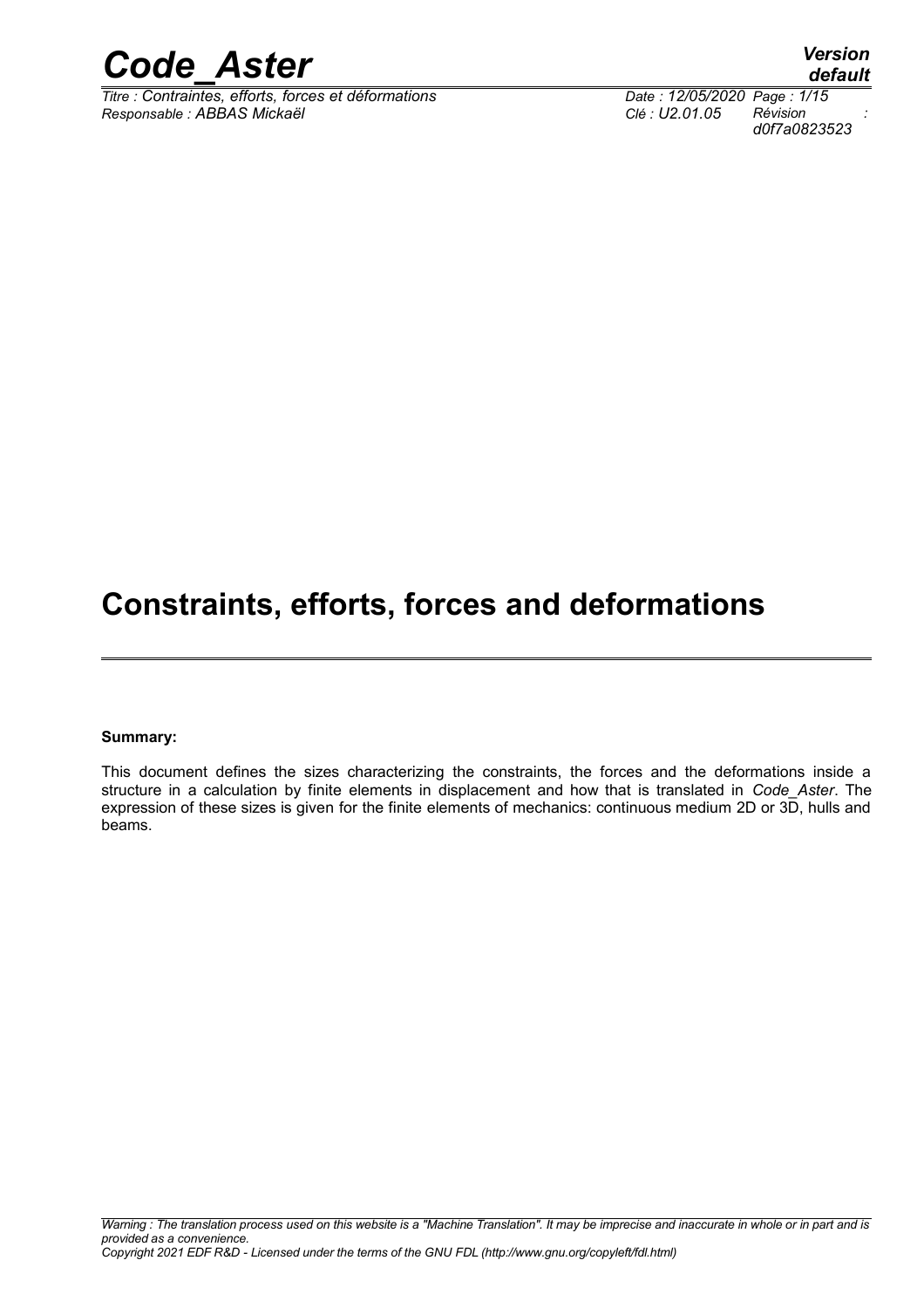$\overline{T}$ itre : Contraintes, efforts, forces et déformations *Responsable : ABBAS Mickaël Clé : U2.01.05 Révision :*

*d0f7a0823523*

## **1 Statics**

### **1.1 Constraints**

The postulate of Cauchy is that the efforts of contacts exerted in a point by part of a continuous medium on another depends only on the normal on the surface in this point delimiting the parts.

In accordance with this postulate, one calls vector forced, for the nonmicropolar mediums,  $\mathbf{F}(\mathbf{n})$  the vector which characterizes the forces of contact exerted through an element of surface *dS* of normal **n** on part of a continuous medium [bib1].

It is shown [bib3], then, that the dependence in a point fixed of **F** compared to the normal **n** is linear and that there exists a tensor which one calls tensor of the constraints  $\sigma$  such as:

$$
\mathbf{F}(\mathbf{n})\mathbf{=}\sigma\mathbf{n}
$$

The unit of the constraints in international system is it  $\,$  N  $\,$  m $^{-2}$   $\equiv$   $\rm{Pa}$  .

For the whole of the structure "the state of constraint" is characterized by a field of tensor of the constraints which one more simply indicates by stress field.

### **1.2 Effort**

With regard to the structures of beams or hulls, contrary to the case of the continuous medium, it should be noted that:

- only normal directions **n** cuts according to tangent space with the variety are possible,
- the characteristic sizes are obtained by integration in the section or the thickness of the sizes defined for the continuous mediums.

#### **1.2.1 Case of the discrete ones**

The discrete ones are finite elements which can not have of a physical size. They are represented by their matrix of stiffness. The efforts are obtained by the multiplication of this matrix by the vector displacement:

$$
\binom{F}{M} = [k] \cdot \binom{D}{R}
$$

#### **1.2.2 Case of the beams**

One calls effort, the end cells  $(F, M)$  in P, geometrical centre of inertia of the cross-section  $\Sigma$ , torque resulting from the forces of contact exerted on the section [bib2]. With the preceding notations:

$$
F = \int_{\Sigma} \mathbf{F}(\tau) ds \qquad (N)
$$
  

$$
M_{p} = \int_{\Sigma} \mathbf{P} \mathbf{M} \wedge \mathbf{F}(\tau) ds \quad (N. m)
$$



*Warning : The translation process used on this website is a "Machine Translation". It may be imprecise and inaccurate in whole or in part and is provided as a convenience.*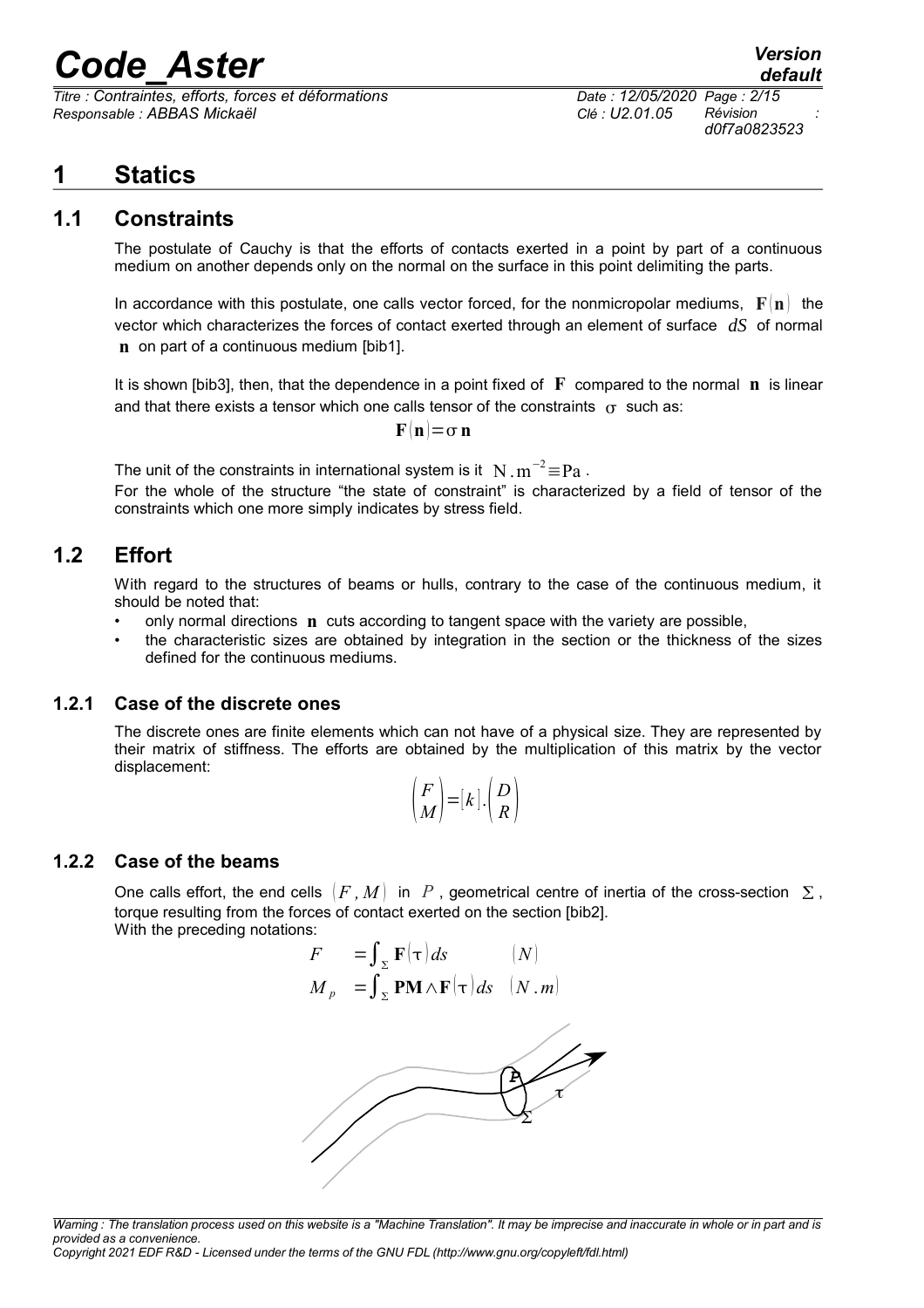*Titre : Contraintes, efforts, forces et déformations Date : 12/05/2020 Page : 3/15 Responsable : ABBAS Mickaël Clé : U2.01.05 Révision :*

*d0f7a0823523*

The force *F* breaks up into a normal effort *N* and of the efforts cutting-edges *T* in the plan of the section while moment *M* being exerted at the point *P* breaks up into one bending moment and torque at the point *P* . The elements of skeleton of fuel assembly (R3.08.08) also carry the moment of the grids  $\left. M\right. _{s}$  , of formulation equivalent to  $\left. M\right.$  .

For the beams whose cross-section is not regarded as rigid these end cells are not sufficient: for example, for the beams taking of account the warping of the sections one is brought to consider an additional size of effort due to warping (bimoment).

The multifibre beams (with local behavior 1D, connecting constraints to deformations, in a certain number of points of the section) and the pipes (local behavior in plane constraints) provide at the same time the end cells of the beams but also a stress field for each fibre or sector.

#### **1.2.3 Case of the hulls**

That is to say a point *P* of a surface medium *S* of thickness *h* , that is to say an element length *dl* on  $S$ , that is to say  $n$  the normal directing the hull in this point.

Are the end cells  $(F, M)$  in this point of a torque resulting from the forces exerted through an element of surface  $dS = h \, dl$  of normal  $n$  tangent with *S* on part of *S*. With the preceding notations: *h* / 2

$$
F(P) = \int_{-h/2}^{+h/2} \mathbf{F}(\mathbf{v}) dh \qquad (N)
$$
  

$$
M(P) = \int_{-h/2}^{+h/2} \mathbf{P} \mathbf{M} \wedge \mathbf{F}(\mathbf{v}) dh \qquad (N. m)
$$



It is clear that *M* is in the tangent plan with *S* in *P* . That is to say  $N(P)$  the projection of  $F(P)$  on the tangent level with *S* in *P* and is,  $T(P)$  its normal component with this tangent plan.

In the same way that for the continuous mediums, one shows that there exist two symmetrical tensors **N** and **M** and a vector  $Q$ , defined in the tangent plan in  $S$ , such as:

$$
\mathbf{F} = N \mathbf{v}
$$
  

$$
T = Q \mathbf{v}
$$
  

$$
\mathbf{M} = \mathbf{n} \wedge M \mathbf{v}
$$

 $(N, M, Q)$  the efforts at the point are called  $P$ :

- the tensor  $N$  characterize the membrane efforts,
- the tensor  $M$  bending moments.
- the vector  $O$  the efforts cutting-edges.

*default*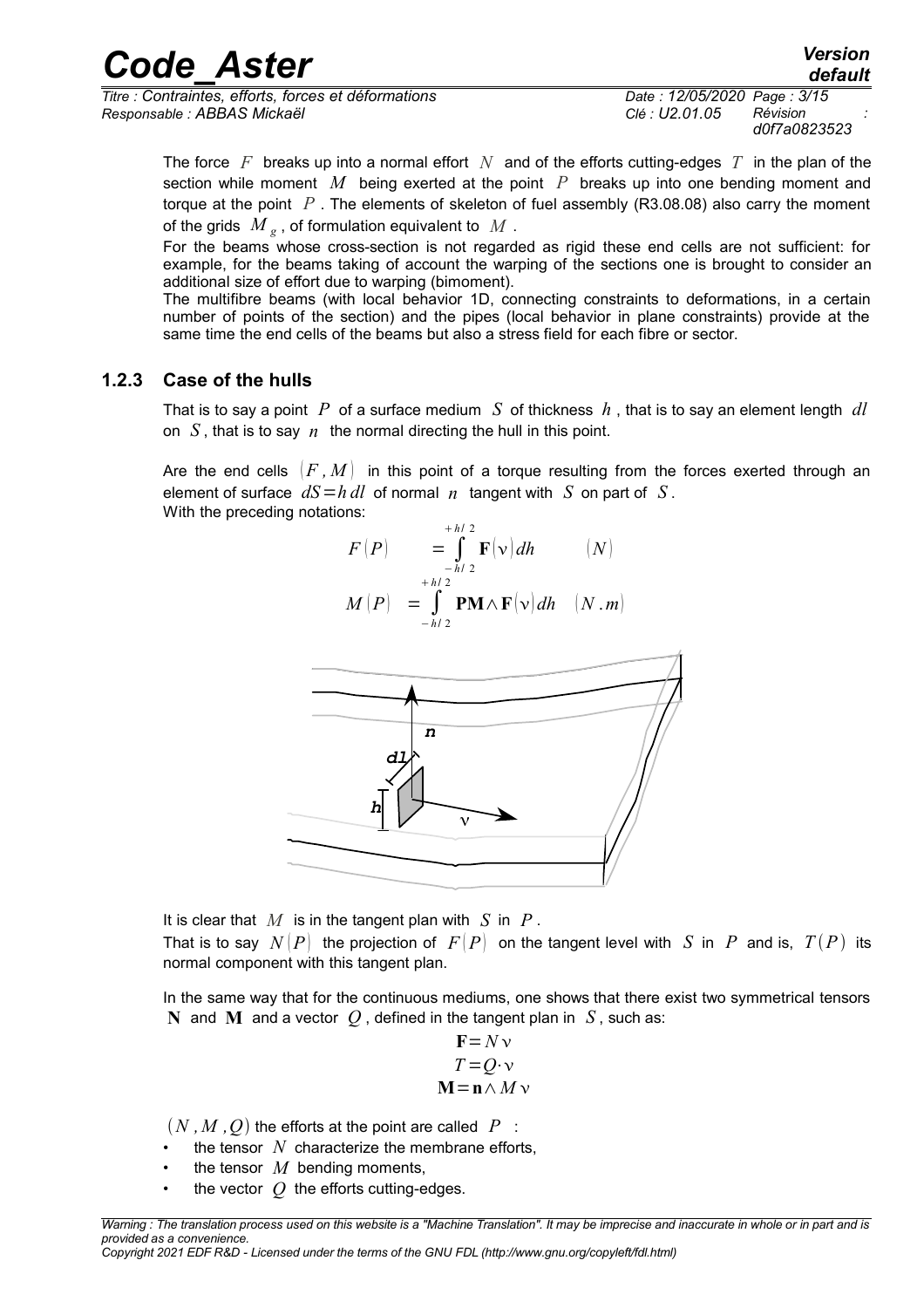*Titre : Contraintes, efforts, forces et déformations Date : 12/05/2020 Page : 4/15 Responsable : ABBAS Mickaël Clé : U2.01.05 Révision :*

*default d0f7a0823523*

#### **Note:**

- *• There are no universal conventions on the denomination and the signs of these tensors. In particular, the tensor of the bending moments is sometimes taken with a sign opposite in the teaching and in practice of the French engineers of the civil engineer. Our convention is used in the great codes of finite elements and makes it possible to have the same sign for a beam and a plate such as*  $\tau = v$ .
- *• For nonlinear materials, the law of behavior is evaluated in several points thickness but the equilibrium equations always relate to the fields of effort. It is not necessary to go down again to the constraints to define "the state of stress".*

#### **Links with the stress field**

Under these conditions is a reference mark whose third component is carried by **n** , one has (  $\alpha$ ,  $\beta$  = 1 ou 2 ):

$$
N_{\alpha\beta} = N_{\beta\alpha} = \int_{-h/2}^{+h/2} \sigma_{\alpha\beta} dh
$$
  

$$
M_{\alpha\beta} = M_{\beta\alpha} = \int_{-h/2}^{+h/2} x_3 \sigma_{\alpha\beta} dh
$$
  

$$
Q_{\alpha} = \int_{-h/2}^{+h/2} \sigma_{\alpha3} dh
$$

#### **1.3 Nodal forces**

One calls equivalent nodal force or more simply nodal force, a vector *F* who is the representative of a linear form W (generally dependent on an energy) acting on fields of displacement  $u(x)$ discretized by finite elements.

Fields of displacements  $u(x)$  express themselves starting from its nodal values which form a vector  $q$  and of the functions of form  $\Phi_i(x)$  by:

$$
u(x) = \sum_{i} q_i \Phi_i(x)
$$

Under these conditions:

$$
w(u) = \sum_i q_i F_i
$$

**Note:**

- *The concept of node here is very general and wants to say, in fact, carrying degree of freedom (that it is of Lagrange or Hermit).*
- *• The concept of displacement is also very general and includes the concept of generalized displacement including of the translations and rotations.*

#### **1.4 Representation of the fields**

There are several ways of representing the fields in a modeling by finite elements:

for the continuous-current fields on all the field, one uses the values with the nodes (CHAM\_NO of *Code\_Aster*)

$$
u(x) = \sum_{i} u_i \Phi_i(x)
$$

one speaks then about displacements to the nodes, constraints to the nodes or efforts to the nodes,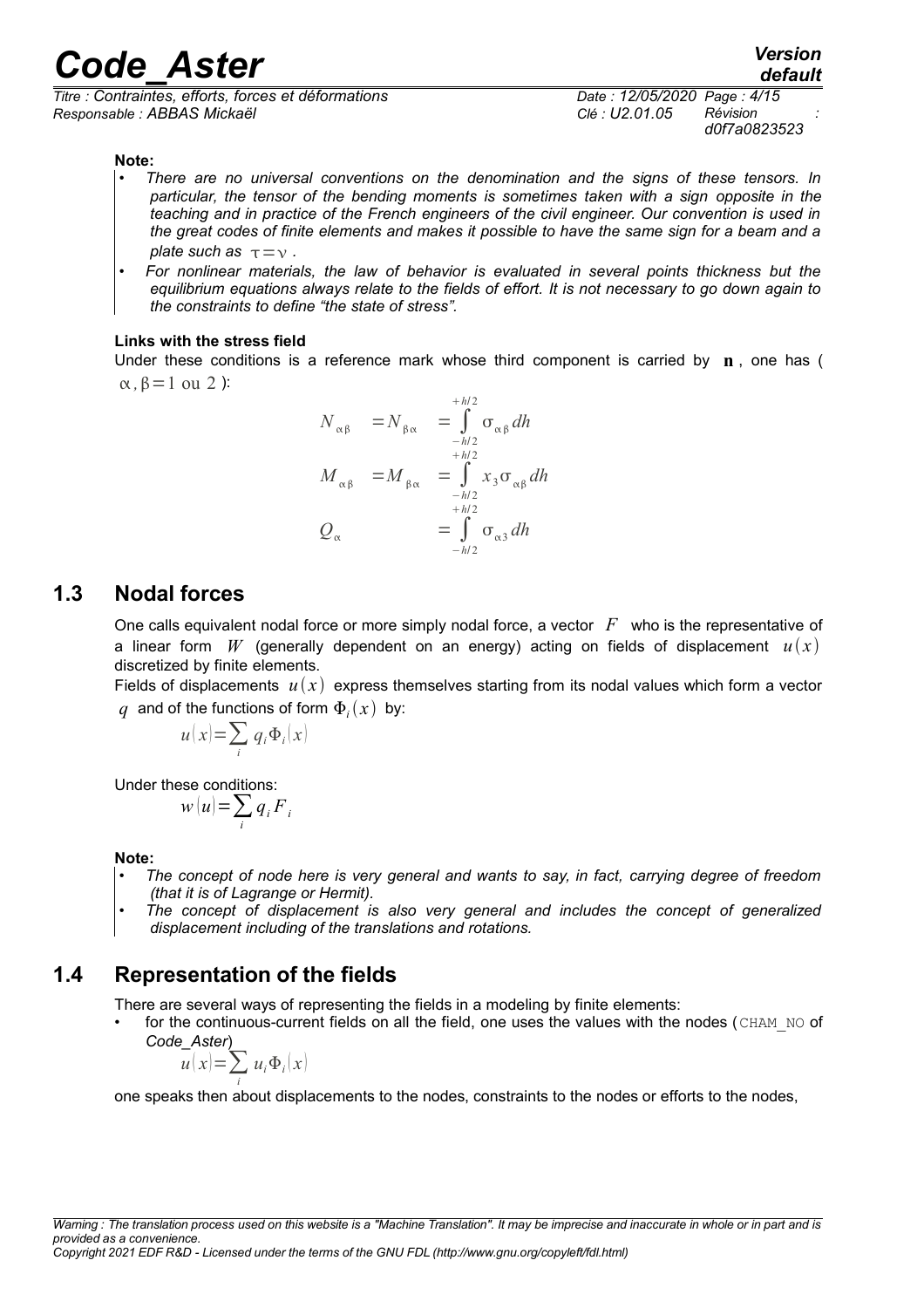*Titre : Contraintes, efforts, forces et déformations Date : 12/05/2020 Page : 5/15 Responsable : ABBAS Mickaël Clé : U2.01.05 Révision :*

*d0f7a0823523*

**Note:**

*The effort or stress fields are generally calculated at the points of Gauss, if they continuously are represented it is only at ends of visualization.*

*Pour the other fields, one uses the values in certain points characteristic of the elements (points of Gauss or nodes).*

*One speaks then about constraints by elements to the nodes or efforts by elements to the nodes, or about constraints at the points of Gauss or efforts at the points of Gauss.*

### **1.5 Sizes associated in** *Code\_Aster*

#### **1.5.1 SIEF\_R**

Size SIEF\_R represent "the state of stress" of the structure, it thus contains, at least, the components: stress fields of the continuous mediums (in total reference mark):

- SIXX SIYY SIZZ SIXY SIXZ SIYZ
- fields of efforts of beam and discrete (in reference mark "user" with the beam, discrete): NR VY VZ MT MFY MFZ, MGX, MGY, MGZ
- for the beams with warping, it is necessary to add bimoment (necessarily in reference mark "user" with fibre): **BX**
- fields of efforts of hull (necessarily in reference mark "user" on the surface): NXX NYY NXY MXX MYY MXY QX QY

Moreover, it is sometimes convenient to be able to directly exploit the fields of efforts of beam and discrete in the total reference mark:

FX FY FZ MX MY MZ

It is also interesting to represent the components of a stress field on the elements of beams or hulls in the reference mark "user". For that, one will use the same components as in total reference mark, although confusion is possible.

#### **1.5.2 FORC\_F and FORC\_R**

These sizes represent the forces applied to the structure to an interface.

For:

- a continuous medium it is thus a vector of force,
- a beam, a torque of forces,
- a hull, a torque of forces.

This size must thus have the following components:

- for a continuous medium:
	- FX FY FZ
- more for the beams and the hulls: MX MY MZ

#### **1.5.3 DEPL\_R**

Since in *Code\_acefor the third time*,

a field can be attached only to only one size,

• that the methods finite elements mixed (mixing unknown of standard displacement and unknown factors of nodal the forces type) are not excluded,

that the dualisation of the boundary conditions results in having for unknown a comprising vector of the variables of Lagrange which are nodal forces with the direction where it higher was specified,

• that it is necessary to be able to carry out any type of linear combination on the nodal forces,

• that the classification of the unknown factors must be the same one as that of the second members,

nodal forces (dual within the meaning of energy *W* nodal displacements) have necessarily the same components as displacements namely:

DX DY DZ DRX DRY MARTINI DRZ, DRGX, DRGY, DRGZ

more, for the beams with warping, the degree of freedom associated with bimoment: GRX.

*Warning : The translation process used on this website is a "Machine Translation". It may be imprecise and inaccurate in whole or in part and is provided as a convenience.*

*Copyright 2021 EDF R&D - Licensed under the terms of the GNU FDL (http://www.gnu.org/copyleft/fdl.html)*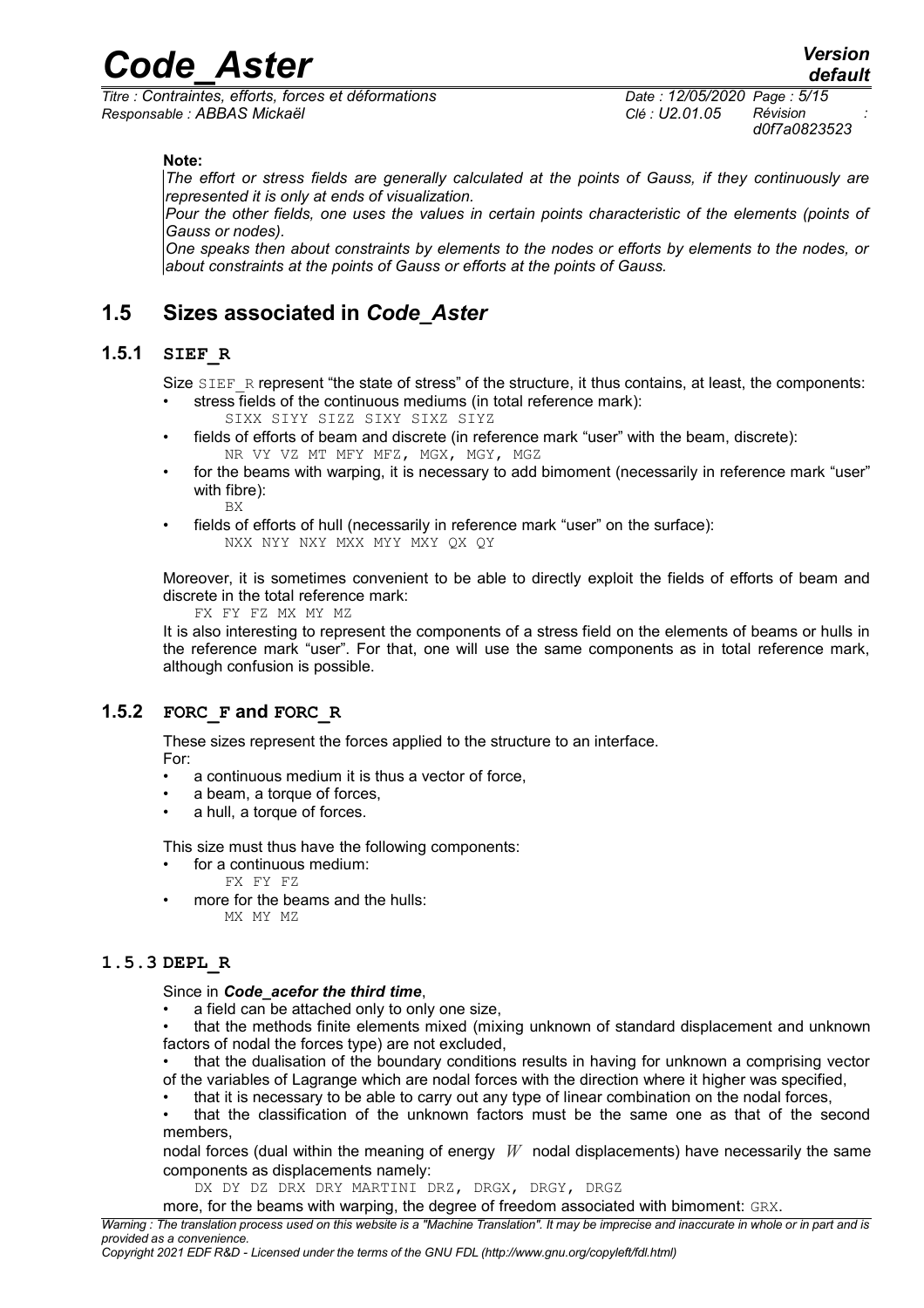$\overline{T}$ itre : Contraintes, efforts, forces et déformations *Responsable : ABBAS Mickaël Clé : U2.01.05 Révision :*

*d0f7a0823523*

## **1.6 Options of calculation**

#### **1.6.1 Calculation of the state of stress**

#### **1.6.1.1 Field SIEF\_ELGA**

It is the field representative of the state of constraint and making it possible to continue calculations (geometrical rigidity, nodal forces, etc). It is expressed at the points of Gauss (and is possibly underpoints for the elements of structure). The prefix of this field is SIEF, because according to the elements, it contains constraints or efforts.

| Option of              | Reference | Calculation                                                            | 3D, 2D,    | Beams:                              | Plates:                                      |
|------------------------|-----------|------------------------------------------------------------------------|------------|-------------------------------------|----------------------------------------------|
| calculation            | symbol of | carried out                                                            | Coques1D   | POU D T                             | DKT                                          |
|                        | concept   |                                                                        | PIPE       | POU D E                             | <b>DST</b>                                   |
|                        | RESULT    |                                                                        | Multifibre | POU D TG                            | O4G                                          |
|                        |           |                                                                        | beams      | POU D T GD                          | Q4GG                                         |
|                        |           |                                                                        |            | <b>Discrete</b>                     | COQUE 3D                                     |
| SIEF ELGA              | SIEF ELGA | starting from a<br>field of<br>displacement<br>in linear<br>elasticity | $\sigma$   | F, M<br>in reference<br>mark "user" | $\sigma$ in<br>reference mark<br>"user" *    |
| RAPH MECA<br>FULL MECA | SIEF ELGA | into nonlinear                                                         | $\sigma$   | F, M<br>in reference<br>mark "user" | in<br>$\sigma$<br>reference mark<br>"user" * |

(\*) for the elements of plate and hull, the reference mark "user" is that definite starting from the data of the user (keyword ANGL\_REP or VECTOR in AFFE\_CARA\_ELEM/COOUE).

These options thus calculate:

- the stress field for the elements of continuous mediums 2D and 3D, and the elements with local behavior: COQUE 3D, plates, hulls 1D (COQUE AXIS, COQUE D PLAN, COQUE C PLAN), multifibre pipes, beams, in each "under-point" of integration (layers in the thickness of the hulls, fibres, sectors angular and position in the thickness for the pipes). The reference mark "user" of the plates and hulls can be specific to each element.
- the field of efforts for the beams (torque).

#### **1.6.1.2 Field SIGM\_ELGA**

It is the field representative of the state of constraint at the points of Gauss (or possibly at the underpoints for the elements of structure). The prefix of this field is SIGM because this field contains only constraints. It is an extraction of the constraints contained in the field SIEF\_ELGA.

| Option of<br>calculation | Reference<br>symbol of<br>concept<br>RESULT | Calculation<br>carried out                                                   | 3D, 2D,<br>Coques1D<br>PIPE<br><b>Multifibre</b><br>beams | Beams:<br>POU D T<br>POU D E<br>POU D TG<br>POU D T GD<br><b>Discrete</b> | Plates:<br>DKT<br><b>DST</b><br>O4G<br>COQUE 3D |
|--------------------------|---------------------------------------------|------------------------------------------------------------------------------|-----------------------------------------------------------|---------------------------------------------------------------------------|-------------------------------------------------|
| SIGM ELGA                | SIGM ELGA                                   | starting from<br>the field<br>SIEF ELGA,<br>extraction of<br>the constraints | $\sigma$                                                  | non-available                                                             | in<br>$\sigma$<br>reference mark<br>"user" *    |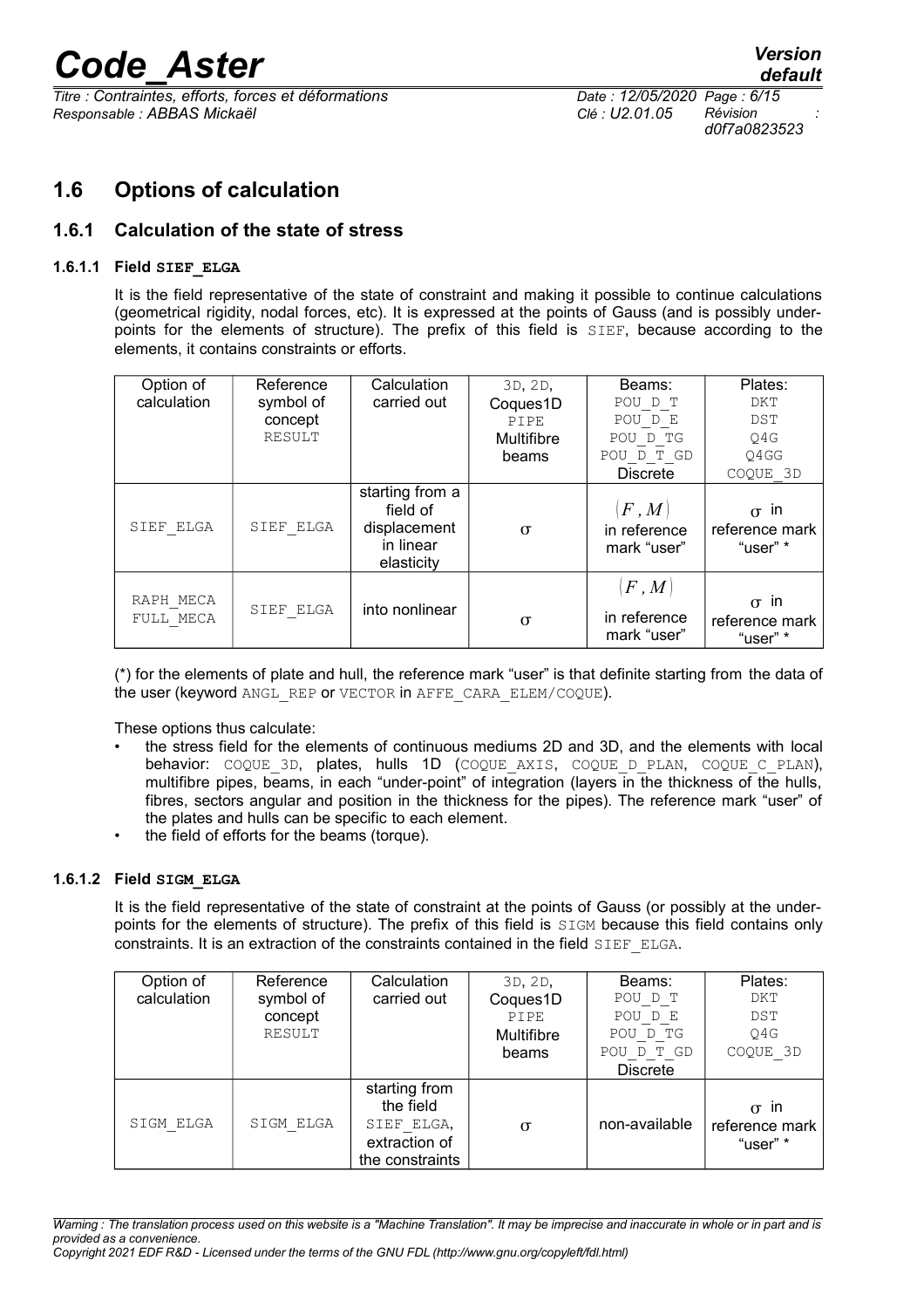$\overline{T}$ itre : Contraintes, efforts, forces et déformations *Responsable : ABBAS Mickaël Clé : U2.01.05 Révision :*

*d0f7a0823523*

#### **1.6.2 Other representations of the state of stress**

#### **1.6.2.1 Field SIEF\_ELNO and SIEF\_NOEU**

They are fields representative of the state of constraint at ends of exploitation (impression or postprocessing of visualization) to the nodes by element (or possibly at the under-points for the elements of structure) and to the nodes of the element. According to the elements, they contain constraints or efforts.

| Option of<br>calculation | Reference<br>symbol of<br>concept<br>RESULT | Calculation<br>carried out                                                                 | 3D, 2D,<br>Coques1D<br>PIPE<br>Multifibre<br>beams | Beams:<br>POU D T<br>POU D E<br>POU D TG<br>POU D T GD<br><b>Discrete</b> | Plates:<br>DKT<br>DST<br>Q4G<br>COQUE 3D  |
|--------------------------|---------------------------------------------|--------------------------------------------------------------------------------------------|----------------------------------------------------|---------------------------------------------------------------------------|-------------------------------------------|
| SIEF ELNO                | SIEF ELNO                                   | by<br>extrapolation<br>with the nodes<br>of the<br>quantities at<br>the points of<br>Gauss | $\sigma$                                           | F, M<br>in reference<br>mark "user"                                       | $\sigma$ in<br>reference mark<br>"user" * |
| $^{\star}$               | SIEF NOEU                                   | by arithmetic<br>mean with the<br>nodes of the<br>quantities to<br>the nodes by<br>element | $\sigma$                                           | $\left F\,,M\right\rangle$<br>in reference<br>mark "user"                 | $\sigma$ in<br>reference mark<br>"user" * |

#### **1.6.2.2 Field SIGM\_ELNO and SIGM\_NOEU**

It is about a field representative of the state of constraint at ends of exploitation (impression or postprocessing of visualization) to the nodes by element (or possibly under-points for the elements of structure) and to the nodes of the element. The prefix of this field is SIGM because this field contains only constraints.

| Option of<br>calculation | Reference<br>symbol of<br>concept<br>RESULT | Calculation<br>carried out                                                                 | 3D, 2D,<br>Coques1D<br>PIPE<br>Multifibre<br>beams | Beams:<br>POU D T<br>POU D E<br>POU D TG<br>POU D T GD<br><b>Discrete</b> | Plates:<br>DKT<br><b>DST</b><br>Q4G<br>COQUE 3D |
|--------------------------|---------------------------------------------|--------------------------------------------------------------------------------------------|----------------------------------------------------|---------------------------------------------------------------------------|-------------------------------------------------|
| SIGM ELNO                | SIGM ELNO                                   | by<br>extrapolation<br>with the nodes<br>of the<br>quantities at<br>the points of<br>Gauss | $\sigma$                                           | non-available                                                             | in<br>$\sigma$<br>reference mark<br>"user"      |
| $\star$                  | SIGM NOEU                                   | by arithmetic<br>mean with the<br>nodes of the<br>quantities to<br>the nodes by<br>element | $\sigma$                                           | non-available                                                             | in<br>$\sigma$<br>reference mark<br>"user"      |

#### **Note:**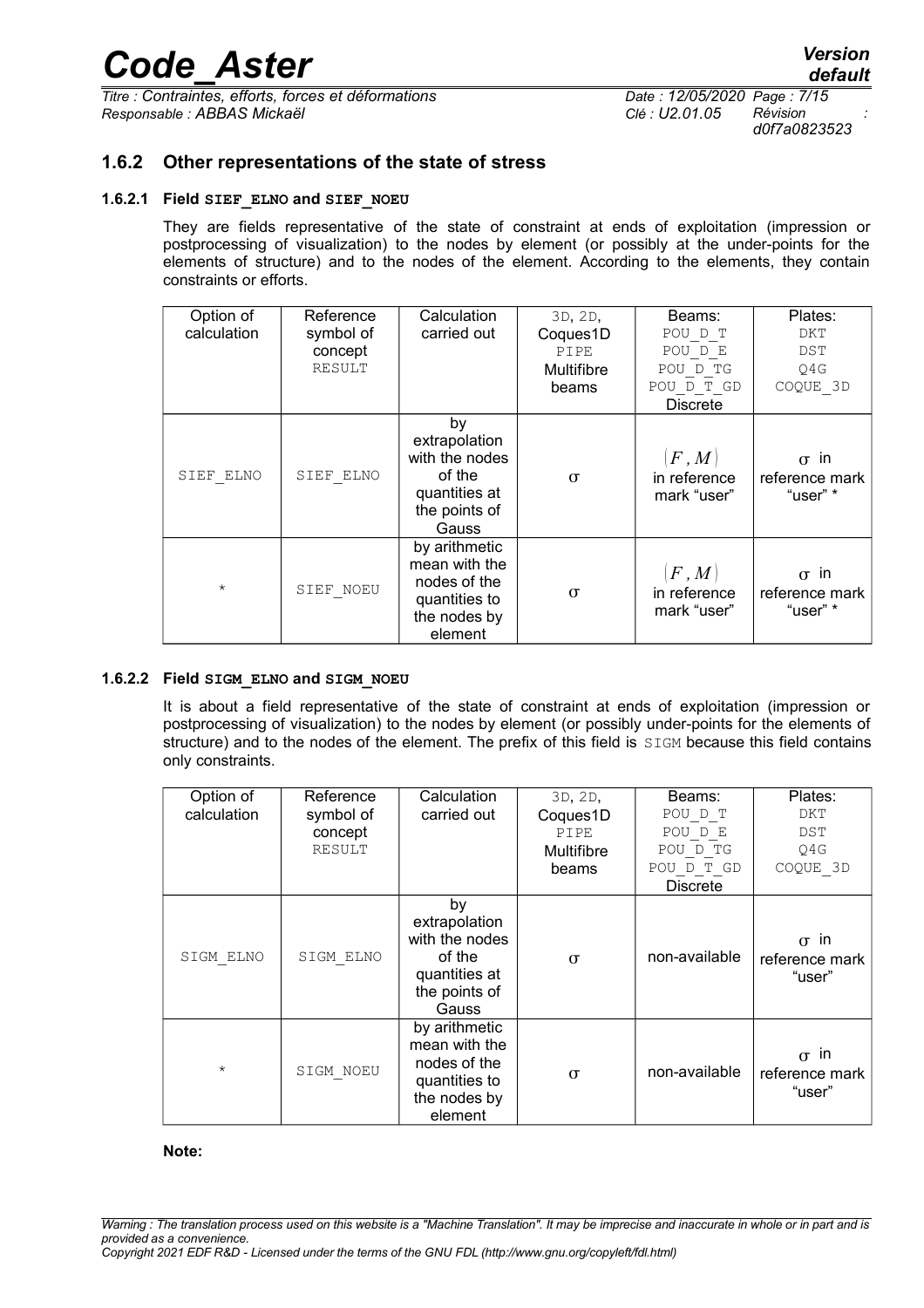*Titre : Contraintes, efforts, forces et déformations Date : 12/05/2020 Page : 8/15 Responsable : ABBAS Mickaël Clé : U2.01.05 Révision :*

*d0f7a0823523*

*default*

- *• In this case, confusion is possible between the components in reference mark user and those in total reference mark which bear the same name.*
- *The 6 components delivered in the local reference marks by the beams and the hulls contain possibly worthless terms according to the models used. For the most standard models:*
	- *◦ three worthless terms for the beams,*
	- *◦ two worthless terms for the hulls.*

*Thus, the stress field will be complete and, especially, it could be enriched each time modeling requires it (beam with shearing, hull with pinching, etc…)*

#### **1.6.2.3 Field EFGE\_ELGA, EFGE\_ELNO and EFGE\_NOEU**

They are fields containing the efforts on the elements of beam or hull at ends exploitation (impression or postprocessing of visualization) at the points Gauss, the nodes by elements and the nodes.

| Option of<br>calculation | Reference<br>symbol of<br>concept<br>RESULT | Calculation<br>carried out                                                                 | 3D, 2Ds       | Beams, pipes,<br>beam multi -<br>fibres, Discrete | Hulls, plates                                    |
|--------------------------|---------------------------------------------|--------------------------------------------------------------------------------------------|---------------|---------------------------------------------------|--------------------------------------------------|
| EFGE ELGA                | EFGE ELGA                                   | by integration<br>of the<br>constraints                                                    | non-available | F,M <br>in reference<br>mark "user"               | $(N$ , $M$ , $V)$<br>in reference<br>mark "user" |
| EFGE ELNO                | EFGE ELNO                                   | starting from a<br>field of<br>displacement<br>in linear<br>elasticity                     | non-available | F, M <br>in reference<br>mark "user"              | (N, M, V)<br>in reference<br>mark "user"         |
| EFGE ELNO                | EFGE ELNO                                   | by integration<br>of the<br>constraints into<br>non-linear                                 | non-available | (F, M)<br>in reference<br>mark "user"             | (N, M, V)<br>in reference<br>mark "user"         |
| $\star$                  | EFGE NOEU                                   | by arithmetic<br>mean with the<br>nodes of the<br>quantities to<br>the nodes by<br>element | non-available | F,M <br>in reference<br>mark "user"               | (N, M, V)<br>in reference<br>mark "user"         |

#### **1.6.3 Calculation of the nodal forces and the generalized reactions**

The generalized nodal forces are calculated starting from the state of stress, only one option is envisaged:

| Option of<br>calculation | Reference<br>symbol of<br>concept<br>RESULT | Calculation<br>carried out              | Solid elements<br>(3D, 2D) | Beam.<br>elements<br>discrete | Hull                  |
|--------------------------|---------------------------------------------|-----------------------------------------|----------------------------|-------------------------------|-----------------------|
| FORC NODA                | idem                                        | starting from<br>the field<br>SIEF ELGA | Forces                     | Forces and<br>moments         | Forces and<br>moments |

Nodal forces (dual within the meaning of energy *W* nodal displacements) have the same components as displacements namely:

DX DY DZ DRX DRY MARTINI DRZ

The option REAC\_NODA of the operator CALC\_CHAMP carry out a call to FORC\_NODA and withdrawn:

the loading in statics.

• the loading, the inertial forces and viscous in dynamics (in the facts, the viscous contribution in dynamics is currently neglected in CALC\_CHAMP).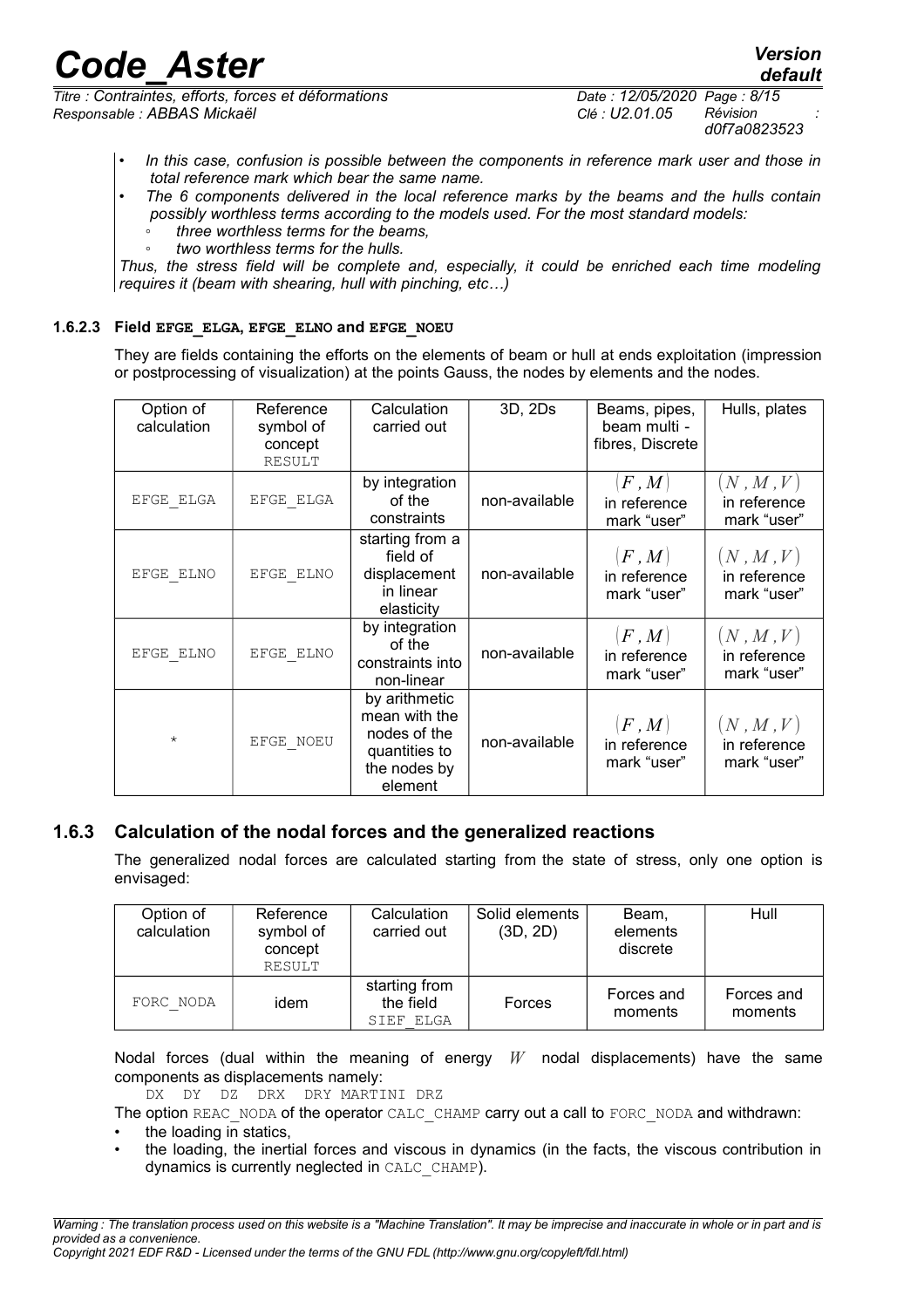$\overline{T}$ itre : Contraintes, efforts, forces et déformations *Responsable : ABBAS Mickaël Clé : U2.01.05 Révision :*

*d0f7a0823523*

For the solid elements, them FORC NODA in general have the dimension of a force. It is about a field on the nodes of the grid where the value in a node is obtained starting from the constraints calculated on the convergent elements with this node, thus their values thus vary when the grid changes. In the absence of loading distributed, balance imposes their nullity in an interior node, while they correspond to the reaction on the supports where a kinematic relation is imposed (case of an imposed displacement).

In the case of hulls, components  $DX$ ,  $DY$  and  $DZ$  they give FORC\_NODA (of dimension of a force) in the total reference mark of the grid. These components are built with the normal efforts and cutting-edges in the hull. Components DRX, DRY MARTINI and DRZ they give FORC NODA (of one moment dimension) in the total reference mark of the grid, built with the bending moments in the hull.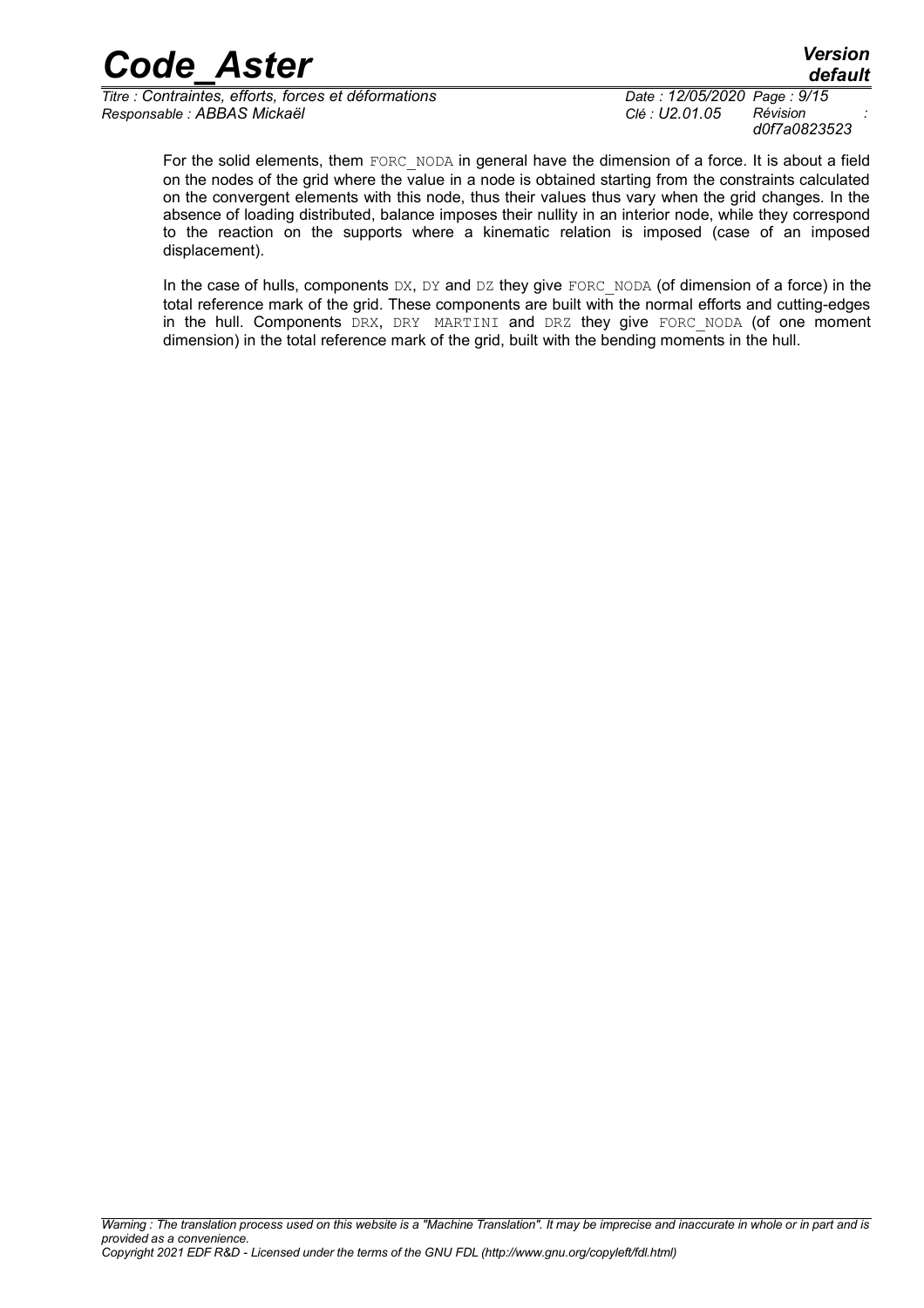*Titre : Contraintes, efforts, forces et déformations Date : 12/05/2020 Page : 10/15 Responsable : ABBAS Mickaël Clé : U2.01.05 Révision :*

# *default*

*d0f7a0823523*

## **2 Kinematics**

### **2.1 Deformations**

#### **2.1.1 Continuous medium**

In this case, displacements of the structure are represented by a field of vector *u* with three components in general.

The deformation (on the assumption of the small disturbances) is defined by the tensor of deformation by (option EPSI\_ELGA and EPSI\_ELNO):

$$
\varepsilon_{ij}(u) = \frac{1}{2} \left( u_{i,j} + u_{j,i} \right)
$$

One can want to calculate the "mechanical" deformation, i.e. by cutting off thermal dilations (options EPME\_ELGA and EPME\_ELNO):

$$
\varepsilon_{ij}^m(u) = \frac{1}{2} (u_{i,j} + u_{j,i}) - \varepsilon^{th}
$$

For non-linear calculations, it is sometimes interesting to know the plastic deformation (options  $\texttt{EPSP\_ELGA}$  and  $\texttt{EPSP\_ELNO}$  noted  $\texttt{\ } \varepsilon^{pl}$  .

In the case of great displacements, the deformations of Green-Lagrange are (options EPSG ELGA and EPSG\_ELNO):

$$
E_{ij}(u) = \frac{1}{2} \left( u_{i,j} + u_{j,i} + u_{k,i} u_{k,j} \right)
$$

To which one can want to cut off the thermal deformations (options EPMG\_ELGA and EPMG\_ELNO):

$$
E_{ij}^{m}(u) = \frac{1}{2} \left[ u_{i,j} + u_{j,i} + u_{k,i} u_{k,j} \right] - \varepsilon^{th}
$$

For the assumption of the plane deformations ( $D$  PLAN), it is important to note that the condition of plane deformation is written on the deformation *total* :

 $\varepsilon_{33}(u)=0$ 

If the total deflection is written as the sum of a purely mechanical deformation and deformation coming from the variables of order (like the thermal deformation of dilation):

$$
\varepsilon_{33}(u) = \varepsilon_{33}^{m} + \varepsilon_{33}^{th} = 0
$$

Then it comes naturally that in plane deformations, the deformation *mechanics* except plan is not worthless in the presence of a thermal dilation.

$$
\varepsilon_{33}^m(u)\neq 0
$$

#### **2.1.2 Case of the beams**

In the theories of traditional beams, each point *P* beam represents a cross-section. They are thus the end cells of the torque  $|T(s), \Omega(s)|$  of displacement of the presumedly rigid cross-section which characterizes the displacement of the point  $P$  with the curvilinear X-coordinate  $s$ .  $T$  is the translation of the centre of inertia of the section,  $\Omega(s)$  the vector rotation of the section in this point. The application of the theorem of virtual work (cf [bib2]) naturally led to define as deformation the torque  $\{ \varepsilon, \gamma \}$  derived from  $\{T(s), \Omega(s) \}$  compared to the curvilinear X-coordinate  $s :$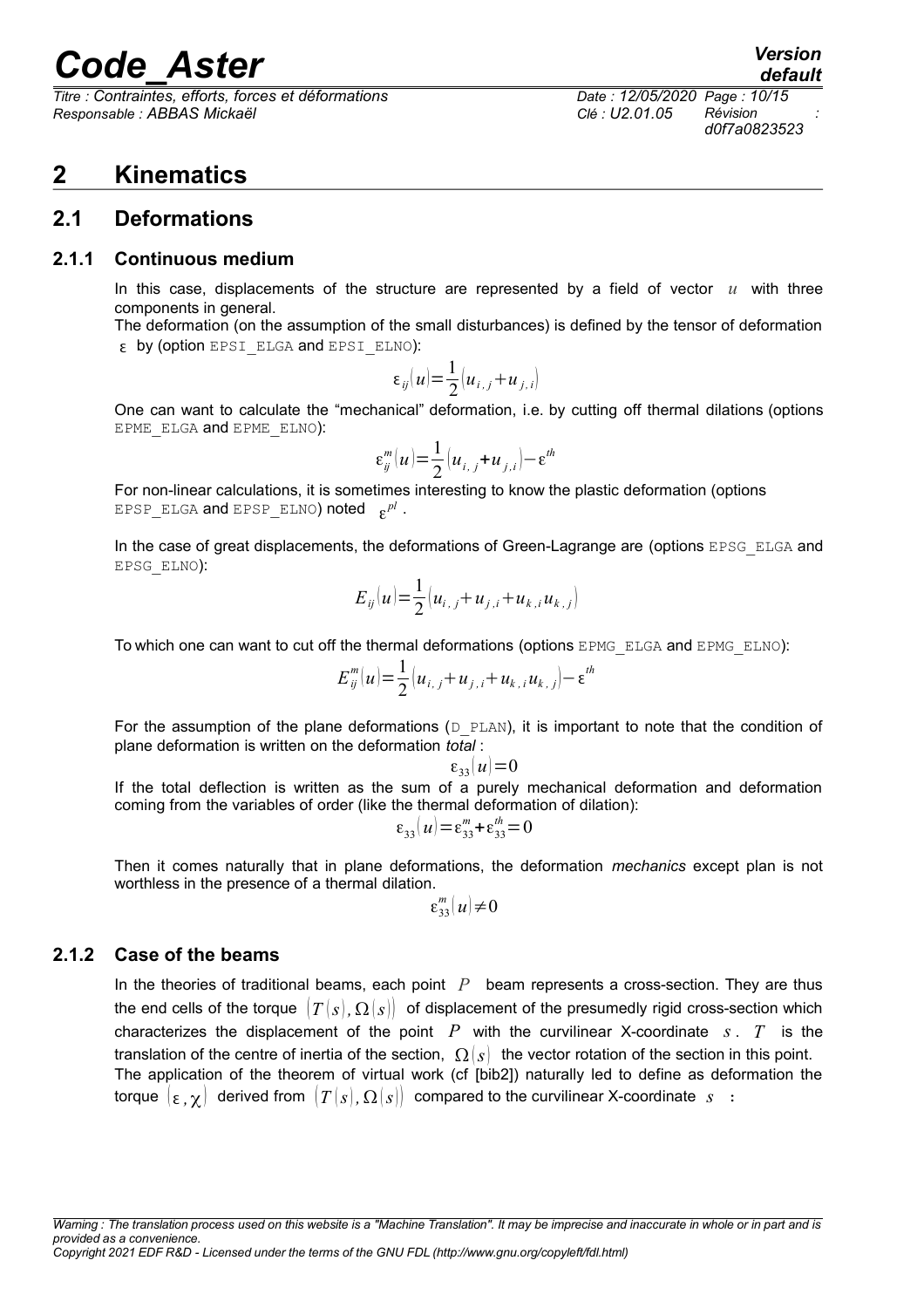*Titre : Contraintes, efforts, forces et déformations Date : 12/05/2020 Page : 11/15 Responsable : ABBAS Mickaël Clé : U2.01.05 Révision :*

*default d0f7a0823523*



Let us pose then:

$$
\varepsilon = \varepsilon_L \tau + \gamma_T
$$

$$
\chi = \gamma_t \tau + \mathbf{K}
$$

- $\varepsilon_L$  is the longitudinal deflection,
- $\gamma_{\scriptscriptstyle T}$  is the vector of the deformations of distortion (no one on the assumption of Navier-Bernoulli),
- $y_t$  is the deformation of torsion of the section,
- **K** is the deformation of inflection.

#### **Note:**

*For modelings of beam with taking into account of warping, kinematics is more complicated to describe, but they lead however to concepts close to those presented above.*

#### **2.1.3 Case of the hulls**

We will limit ourselves here to the cases of the plates. Indeed, in the case general of the hulls:

- space derivations use too complicated mathematical concepts for the framework of this document, [R3.07.04],
- the hulls are very often modelled by elements of assembled plates.

In this case, in fact only the material normals are supposed to be rigid. The displacement of these normals is thus represented by the end cells of a torque  $(T, \Omega)$ . T is the translation of the point located on the average layer,  $\Omega$  the vector rotation of the normal in this point.

It is clear that the normal component of  $\Omega$  is worthless (in the case of nonmicropolar mediums). One introduces, the vector **I** in the tangent plan defined by:

$$
I\!=\!\Omega\!\wedge\!n
$$

where  $n$  is the normal vector directing surface.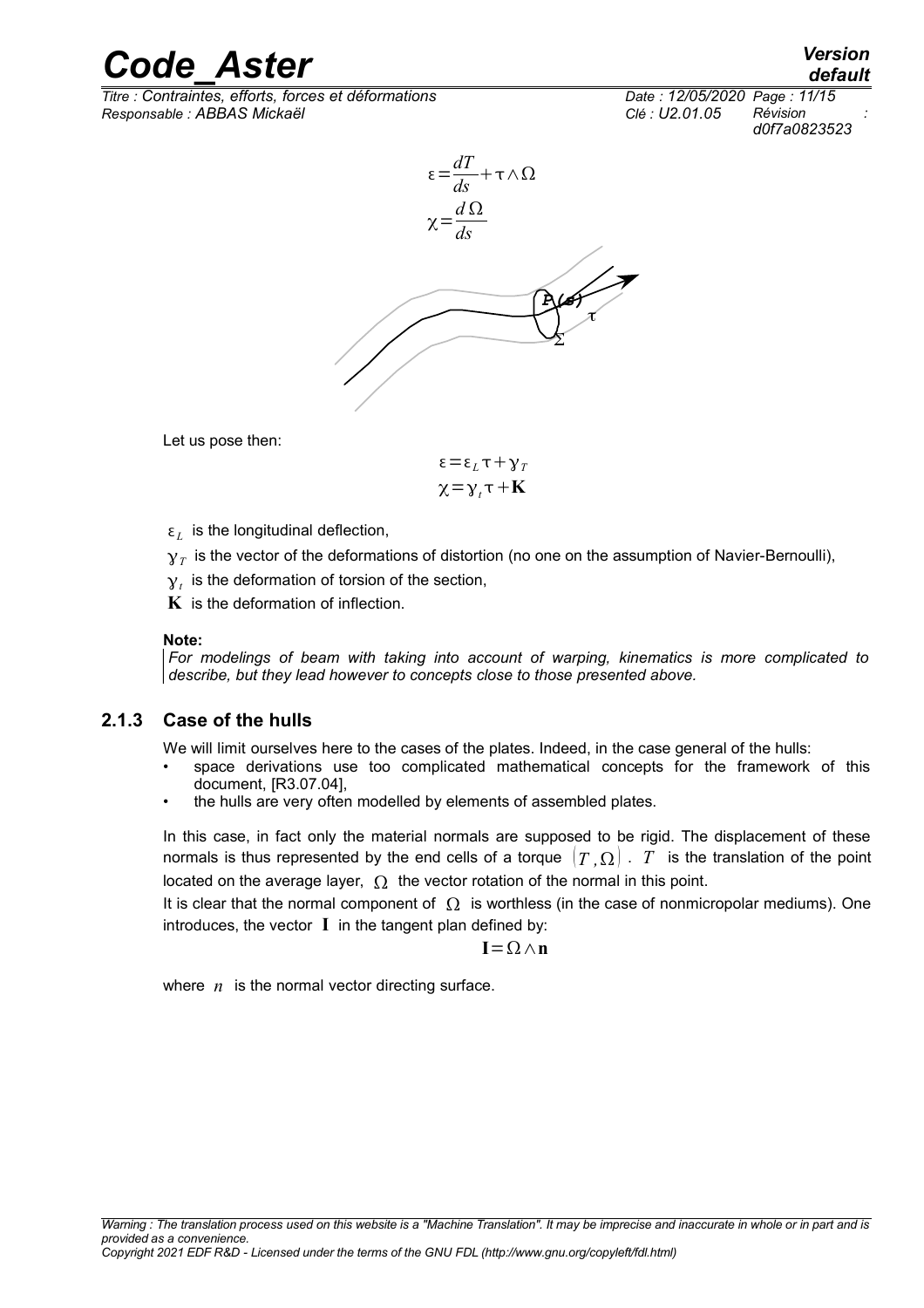$\overline{T}$ itre : Contraintes, efforts, forces et déformations *Responsable : ABBAS Mickaël Clé : U2.01.05 Révision :*



*d0f7a0823523*



Maybe, decomposition:

$$
T\!=\!w\,\mathbf{n}+\mathbf{u}_{\,T}
$$

**u***T* is tangent displacement,

*w* is the arrow.

In the same way that for the beams, the application of the theorem of virtual work (cf [bib2]) led to define as deformation the unit formed by the tensors  $E$  and  $K$  and the vector  $\gamma$ , all these sizes being defined in the tangent plan by:

$$
E_{\alpha\beta} = \frac{1}{2} [u_{\alpha,\beta} + u_{\beta,\alpha}]
$$
  
\n
$$
K_{\alpha\beta} = \frac{1}{2} [l_{\alpha,\beta} + l_{\beta,\alpha}]
$$
  
\n
$$
\gamma_{\alpha} = l_{\alpha} + w_{,\alpha}
$$

The deformation is thus defined by 7 realities.

 ${E}_{\alpha \beta}$  are the membrane deformations,

 $K_{_{\alpha\beta}}$  are the opposite of the curves of the deformed average layer,

 $\gamma_{\alpha}$  is the vector of deformation of distortion.

#### **Note:**

*There still, there is no universal convention and the disparity of conventions is even larger than for the tensors of efforts.*

#### **Link with the three-dimensional field of deformation**

Under these conditions, one a:

$$
\varepsilon_{\alpha\beta} = E_{\alpha\beta} + x_3 K_{\alpha\beta}
$$
  
\n
$$
\varepsilon_{\alpha3} = \gamma_{\alpha}
$$
  
\n
$$
\varepsilon_{33} = 0
$$

## **2.2 Sizes associated in** *Code\_Aster*

#### **2.2.1 DEPL\_R and DEPL\_C**

*Warning : The translation process used on this website is a "Machine Translation". It may be imprecise and inaccurate in whole or in part and is provided as a convenience. Copyright 2021 EDF R&D - Licensed under the terms of the GNU FDL (http://www.gnu.org/copyleft/fdl.html)*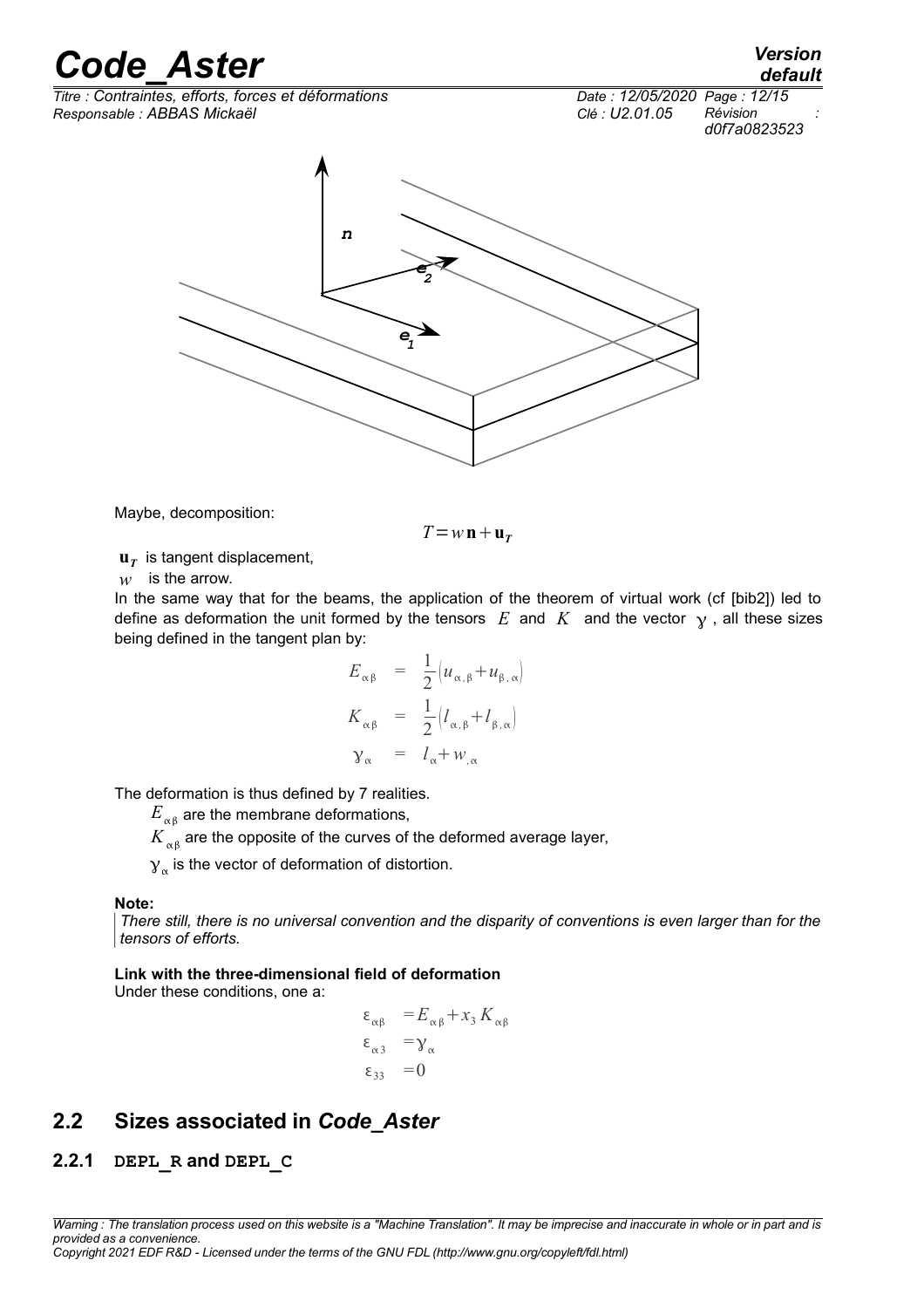*Titre : Contraintes, efforts, forces et déformations Date : 12/05/2020 Page : 13/15 Responsable : ABBAS Mickaël Clé : U2.01.05 Révision :*

*d0f7a0823523*

*default*

Sizes DEPL R and DEPL C as components the degrees of freedom of modeling by finite elements have and thus do not have necessarily only the components of the fields of displacement which are: DX DY DZ

with which it is necessary to associate for the beams or the hulls: DRX DRY MARTINI DRZ

For the hulls, we need the three components of the vector of rotation, because the equation with the finite elements can be expressed only in one total Cartesian reference mark.

#### **2.2.2 EPSI\_R**

Size EPSI\_R represent the structural deformations, therefore it must have, at least, the components:

- fields of deformations  $\epsilon$  continuous mediums (in total reference mark): EPXX EPYY EPZZ EPXY EPXZ EPYZ
- fields of deformations of beam (in reference mark "user" with the beam): EPXX GAXY GAXZ KY KZ GAT
- fields of deformations of hull (necessarily in reference mark "user" on the surface) GAY EXX EYY EXY KXX KYY KXY GAX

### **2.3 Options of calculation**

#### **2.3.1 Fields EPSI\_ELGA, EPME\_ELGA, EPSG\_ELGA , EPMG\_ELGA and EPSP\_ELGA**

They are fields containing the deformations at the points of Gauss and possibly at the under-points elements.

| Option of<br>calculation | Reference<br>symbol of<br>concept<br><b>RESULT</b> | Calculation<br>carried out                                                                                      | 3D              | Pipes,<br>Multifibre<br>beams                                  | Hulls, plates<br>(except DKTG<br>and Q4GG) |
|--------------------------|----------------------------------------------------|-----------------------------------------------------------------------------------------------------------------|-----------------|----------------------------------------------------------------|--------------------------------------------|
| EPSI ELGA                | $\texttt{EPSI\_ELGA}$                              | starting from a<br>field of<br>displacement<br>in small<br>deformations                                         | ε               | $\epsilon$<br>in reference<br>mark "user"<br>6 components      | ε<br>in reference<br>mark "user"           |
| ${\tt EPSG\_ELGA}$       | EPSG ELGA                                          | Tensor of<br>Green-<br>Lagrange<br>starting from a<br>field of<br>displacement                                  | E               | non-available                                                  | non-available                              |
| EPME ELGA                | EPME ELGA                                          | starting from a<br>field of<br>displacement<br>and a field of<br>temperature in<br>small<br>deformations        | $\varepsilon^m$ | $\varepsilon^m$<br>in reference<br>mark "user"<br>6 components | non-available                              |
| EPMG ELGA                | EPMG ELGA                                          | Tensor of<br>Green-<br>Lagrange<br>starting from a<br>field of<br>displacement<br>and a field of<br>temperature | $E^m$           | non-available                                                  | non-available                              |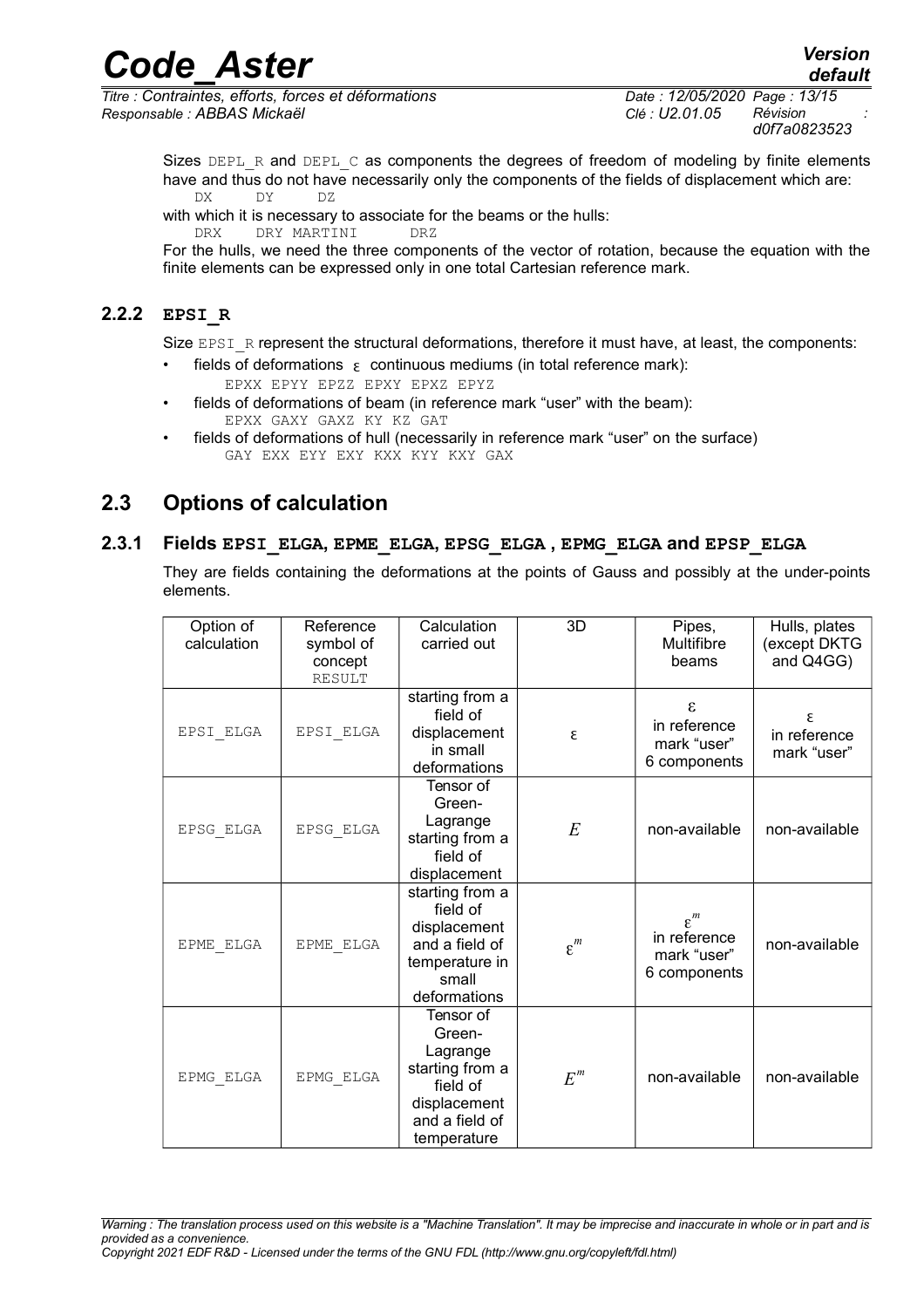*Titre : Contraintes, efforts, forces et déformations Date : 12/05/2020 Page : 14/15 Responsable : ABBAS Mickaël Clé : U2.01.05 Révision :*

| EPSP ELGA | EPSP ELGA | starting from a<br>field of<br>displacement,<br>of a stress<br>field, of a field<br>of temperature<br>in small<br>deformations | $\varepsilon^{pl}$ | $e^{pl}$<br>in reference<br>mark "user"<br>6 components | non-available |  |
|-----------|-----------|--------------------------------------------------------------------------------------------------------------------------------|--------------------|---------------------------------------------------------|---------------|--|
|-----------|-----------|--------------------------------------------------------------------------------------------------------------------------------|--------------------|---------------------------------------------------------|---------------|--|

#### **2.3.2 Fields EPSI\_ELNO, EPME\_ELNO, EPSG\_ELNO, EPMG\_ELNO and EPSP\_ELNO**

They are fields containing the deformations whatever the modeling at ends of exploitation (impression or postprocessing of visualization) to the nodes and possibly at the under-points of the elements.

| Option of<br>calculation | Reference<br>symbol of<br>concept<br><b>RESULT</b> | Calculation<br>carried out                                                                 | 3D                      | Pipes,<br><b>Beams</b><br>multi fibres  | Hulls, plates<br>(except DKTG<br>and Q4GG) |
|--------------------------|----------------------------------------------------|--------------------------------------------------------------------------------------------|-------------------------|-----------------------------------------|--------------------------------------------|
| EPSI ELNO                | EPSI ELNO                                          | by<br>extrapolation<br>with the nodes<br>of the<br>quantities at<br>the points of<br>Gauss | ε                       | $\mathcal{E}$ EN locates<br>"user"      | $\epsilon$ EN locates<br>"user"            |
| EPSG ELNO                | EPSG ELNO                                          | by<br>extrapolation<br>with the nodes<br>of the<br>quantities at<br>the points of<br>Gauss | $\cal E$                | non-available                           | non-available                              |
| EPME ELNO                | EPME ELNO                                          | by<br>extrapolation<br>with the nodes<br>of the<br>quantities at<br>the points of<br>Gauss | $\epsilon^{\textit{m}}$ | $\varepsilon^m$ . EN locates<br>"user"  | non-available                              |
| EPMG ELNO                | EPMG ELNO                                          | by<br>extrapolation<br>with the nodes<br>of the<br>quantities at<br>the points of<br>Gauss | $E^m$                   | non-available                           | non-available                              |
| EPSP ELNO                | EPSP ELNO                                          | by<br>extrapolation<br>with the nodes<br>of the<br>quantities at<br>the points of<br>Gauss | $\varepsilon^{pl}$      | $\varepsilon^{pl}$ EN<br>locates "user" | non-available                              |
| $^\star$                 | EPSI NOEU                                          | by arithmetic<br>mean with the<br>nodes of the<br>quantities to<br>the nodes by<br>element | ε                       | $E$ EN locates<br>"user"                | $\epsilon$ EN locates<br>"user"            |

*d0f7a0823523*

*default*